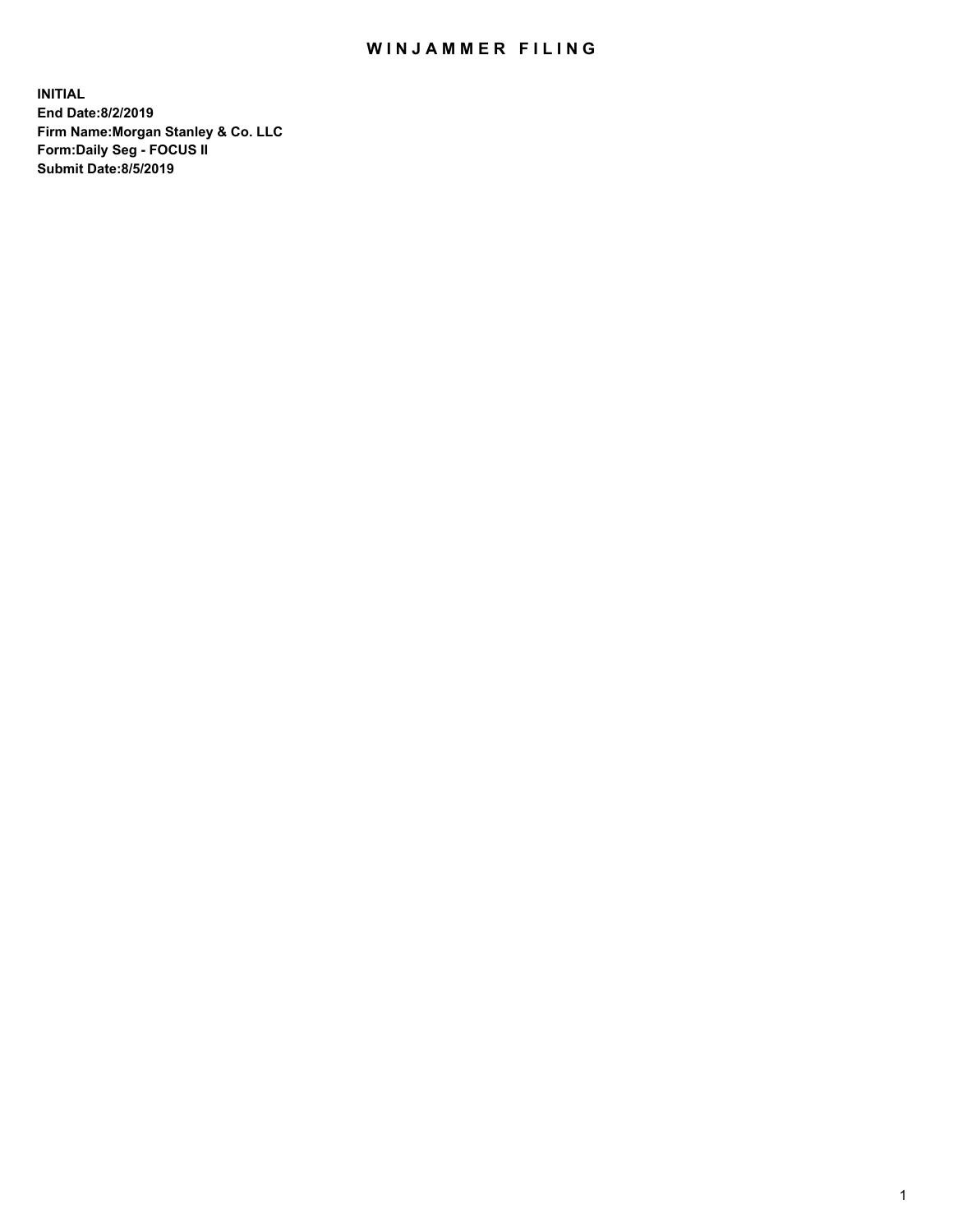**INITIAL End Date:8/2/2019 Firm Name:Morgan Stanley & Co. LLC Form:Daily Seg - FOCUS II Submit Date:8/5/2019 Daily Segregation - Cover Page**

| Name of Company                                                                                                                                                                                                                                                                                                                | Morgan Stanley & Co. LLC                                    |
|--------------------------------------------------------------------------------------------------------------------------------------------------------------------------------------------------------------------------------------------------------------------------------------------------------------------------------|-------------------------------------------------------------|
| <b>Contact Name</b>                                                                                                                                                                                                                                                                                                            | <b>Ikram Shah</b>                                           |
| <b>Contact Phone Number</b>                                                                                                                                                                                                                                                                                                    | 212-276-0963                                                |
| <b>Contact Email Address</b>                                                                                                                                                                                                                                                                                                   | Ikram.shah@morganstanley.com                                |
| FCM's Customer Segregated Funds Residual Interest Target (choose one):<br>a. Minimum dollar amount: ; or<br>b. Minimum percentage of customer segregated funds required:% ; or<br>c. Dollar amount range between: and; or<br>d. Percentage range of customer segregated funds required between:% and%.                         | 235,000,000<br><u>0</u><br>0 <sub>0</sub><br>00             |
| FCM's Customer Secured Amount Funds Residual Interest Target (choose one):<br>a. Minimum dollar amount: ; or<br>b. Minimum percentage of customer secured funds required:% ; or<br>c. Dollar amount range between: and; or<br>d. Percentage range of customer secured funds required between:% and%.                           | 140,000,000<br><u>0</u><br>0 <sub>0</sub><br>0 <sub>0</sub> |
| FCM's Cleared Swaps Customer Collateral Residual Interest Target (choose one):<br>a. Minimum dollar amount: ; or<br>b. Minimum percentage of cleared swaps customer collateral required:% ; or<br>c. Dollar amount range between: and; or<br>d. Percentage range of cleared swaps customer collateral required between:% and%. | 92,000,000<br><u>0</u><br>0 Q<br>0 <sub>0</sub>             |

Attach supporting documents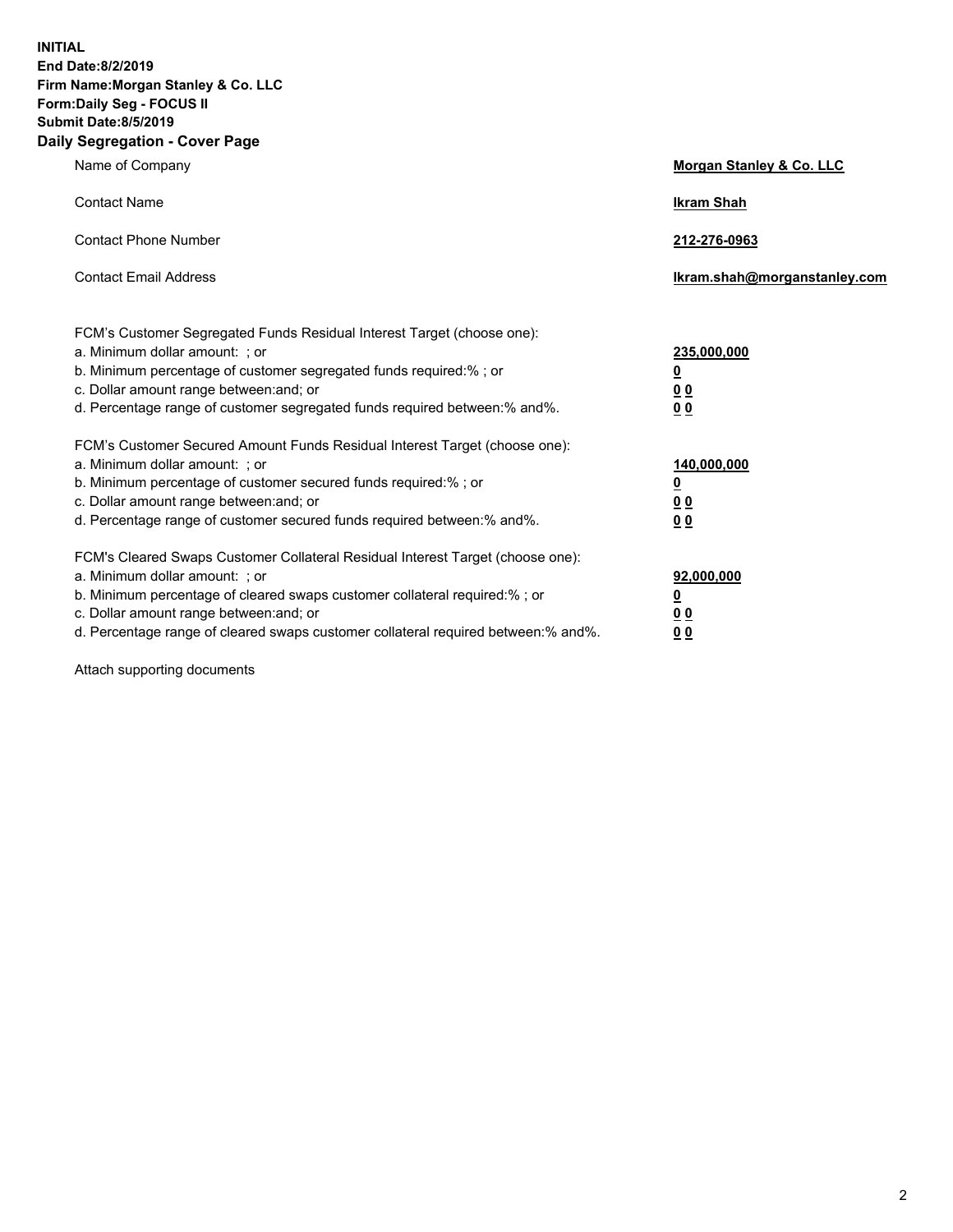## **INITIAL End Date:8/2/2019 Firm Name:Morgan Stanley & Co. LLC Form:Daily Seg - FOCUS II Submit Date:8/5/2019 Daily Segregation - Secured Amounts** Foreign Futures and Foreign Options Secured Amounts Amount required to be set aside pursuant to law, rule or regulation of a foreign government or a rule of a self-regulatory organization authorized thereunder **0** [7305] 1. Net ledger balance - Foreign Futures and Foreign Option Trading - All Customers A. Cash **2,998,338,727** [7315] B. Securities (at market) **2,511,879,114** [7317] 2. Net unrealized profit (loss) in open futures contracts traded on a foreign board of trade **-395,167,036** [7325] 3. Exchange traded options a. Market value of open option contracts purchased on a foreign board of trade **20,301,397** [7335] b. Market value of open contracts granted (sold) on a foreign board of trade **-15,327,897** [7337] 4. Net equity (deficit) (add lines 1. 2. and 3.) **5,120,024,305** [7345] 5. Account liquidating to a deficit and account with a debit balances - gross amount **494,972,124** [7351] Less: amount offset by customer owned securities **-494,160,731** [7352] **811,393** [7354] 6. Amount required to be set aside as the secured amount - Net Liquidating Equity Method (add lines 4 and 5) 7. Greater of amount required to be set aside pursuant to foreign jurisdiction (above) or line 6. FUNDS DEPOSITED IN SEPARATE REGULATION 30.7 ACCOUNTS 1. Cash in banks A. Banks located in the United States **278,922,982** [7500] B. Other banks qualified under Regulation 30.7 **355,716,223** [7520] **634,639,205** 2. Securities A. In safekeeping with banks located in the United States **883,575,494** [7540] B. In safekeeping with other banks qualified under Regulation 30.7 **0** [7560] **883,575,494** [7570] 3. Equities with registered futures commission merchants A. Cash **6,609,448** [7580] B. Securities **0** [7590] C. Unrealized gain (loss) on open futures contracts **112,648** [7600] D. Value of long option contracts **0** [7610] E. Value of short option contracts **0** [7615] **6,722,096** [7620] 4. Amounts held by clearing organizations of foreign boards of trade A. Cash **0** [7640] B. Securities **0** [7650] C. Amount due to (from) clearing organization - daily variation **0** [7660] D. Value of long option contracts **0** [7670] E. Value of short option contracts **0** [7675] **0** [7680] 5. Amounts held by members of foreign boards of trade A. Cash **2,549,022,320** [7700] B. Securities **1,628,303,620** [7710] C. Unrealized gain (loss) on open futures contracts **-395,279,684** [7720] D. Value of long option contracts **20,301,397** [7730] E. Value of short option contracts **-15,327,897** [7735] **3,787,019,756** 6. Amounts with other depositories designated by a foreign board of trade **0** [7760] 7. Segregated funds on hand **0** [7765] 8. Total funds in separate section 30.7 accounts **5,311,956,551** [7770]

9. Excess (deficiency) Set Aside for Secured Amount (subtract line 7 Secured Statement Page 1 from Line 8)

- 10. Management Target Amount for Excess funds in separate section 30.7 accounts **140,000,000** [7780]
- 11. Excess (deficiency) funds in separate 30.7 accounts over (under) Management Target **51,120,853** [7785]

**5,120,835,698** [7355] **5,120,835,698** [7360]

[7530]

[7740] **191,120,853** [7380]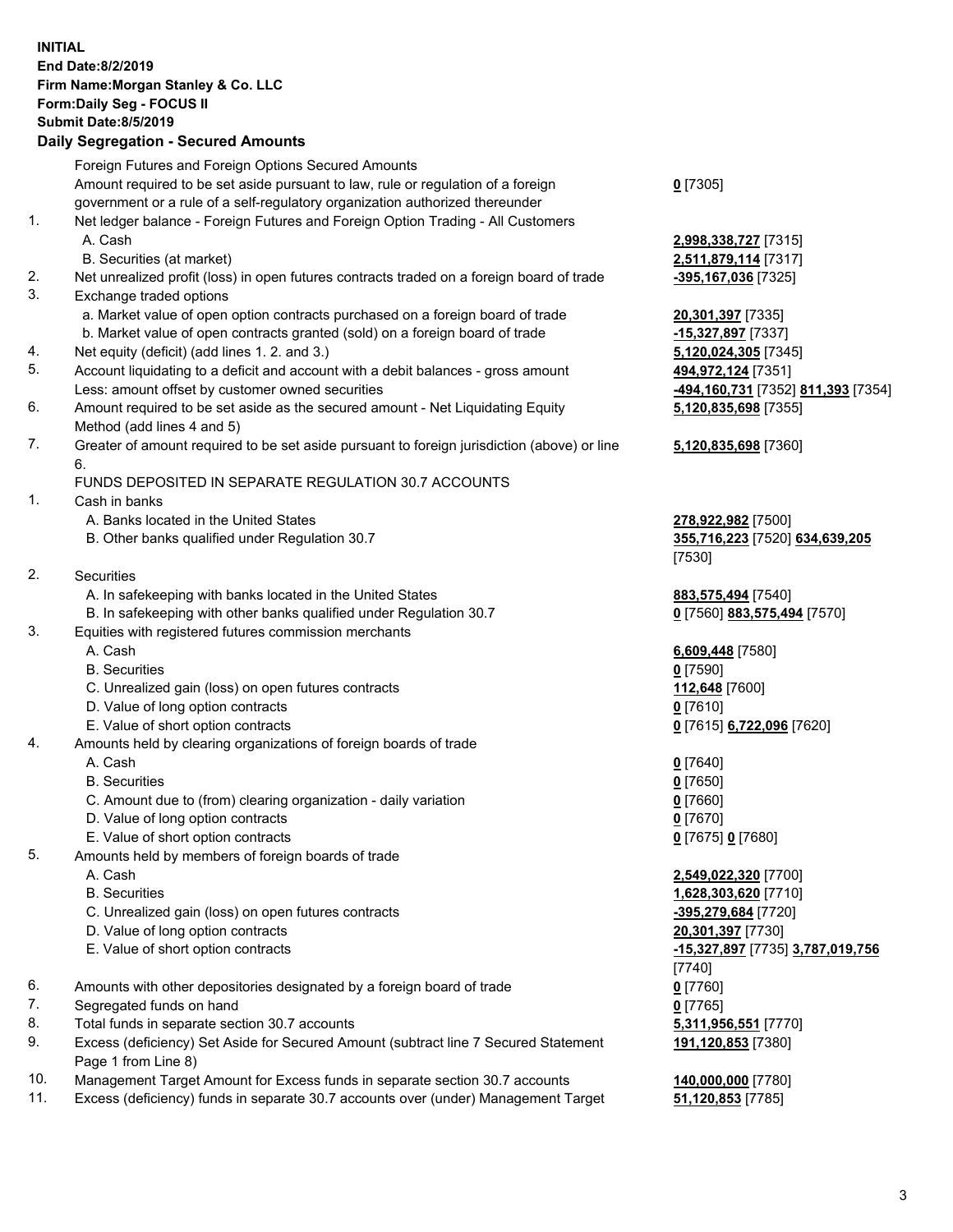**INITIAL End Date:8/2/2019 Firm Name:Morgan Stanley & Co. LLC Form:Daily Seg - FOCUS II Submit Date:8/5/2019 Daily Segregation - Segregation Statement** SEGREGATION REQUIREMENTS(Section 4d(2) of the CEAct) 1. Net ledger balance A. Cash **8,032,821,431** [7010] B. Securities (at market) **6,139,437,391** [7020] 2. Net unrealized profit (loss) in open futures contracts traded on a contract market **3,105,652,934** [7030] 3. Exchange traded options A. Add market value of open option contracts purchased on a contract market **754,759,080** [7032] B. Deduct market value of open option contracts granted (sold) on a contract market **-667,235,511** [7033] 4. Net equity (deficit) (add lines 1, 2 and 3) **17,365,435,325** [7040] 5. Accounts liquidating to a deficit and accounts with debit balances - gross amount **292,963,520** [7045] Less: amount offset by customer securities **-290,059,758** [7047] **2,903,762** [7050] 6. Amount required to be segregated (add lines 4 and 5) **17,368,339,087** [7060] FUNDS IN SEGREGATED ACCOUNTS 7. Deposited in segregated funds bank accounts A. Cash **4,563,946,574** [7070] B. Securities representing investments of customers' funds (at market) **0** [7080] C. Securities held for particular customers or option customers in lieu of cash (at market) **637,518,531** [7090] 8. Margins on deposit with derivatives clearing organizations of contract markets A. Cash **6,709,206,255** [7100] B. Securities representing investments of customers' funds (at market) **0** [7110] C. Securities held for particular customers or option customers in lieu of cash (at market) **5,501,918,860** [7120] 9. Net settlement from (to) derivatives clearing organizations of contract markets **141,043,070** [7130] 10. Exchange traded options A. Value of open long option contracts **754,759,080** [7132] B. Value of open short option contracts **-667,235,511** [7133] 11. Net equities with other FCMs A. Net liquidating equity **13,350,973** [7140] B. Securities representing investments of customers' funds (at market) **0** [7160] C. Securities held for particular customers or option customers in lieu of cash (at market) **0** [7170] 12. Segregated funds on hand **0** [7150] 13. Total amount in segregation (add lines 7 through 12) **17,654,507,832** [7180] 14. Excess (deficiency) funds in segregation (subtract line 6 from line 13) **286,168,745** [7190]

- 15. Management Target Amount for Excess funds in segregation **235,000,000** [7194]
- 16. Excess (deficiency) funds in segregation over (under) Management Target Amount Excess

**51,168,745** [7198]